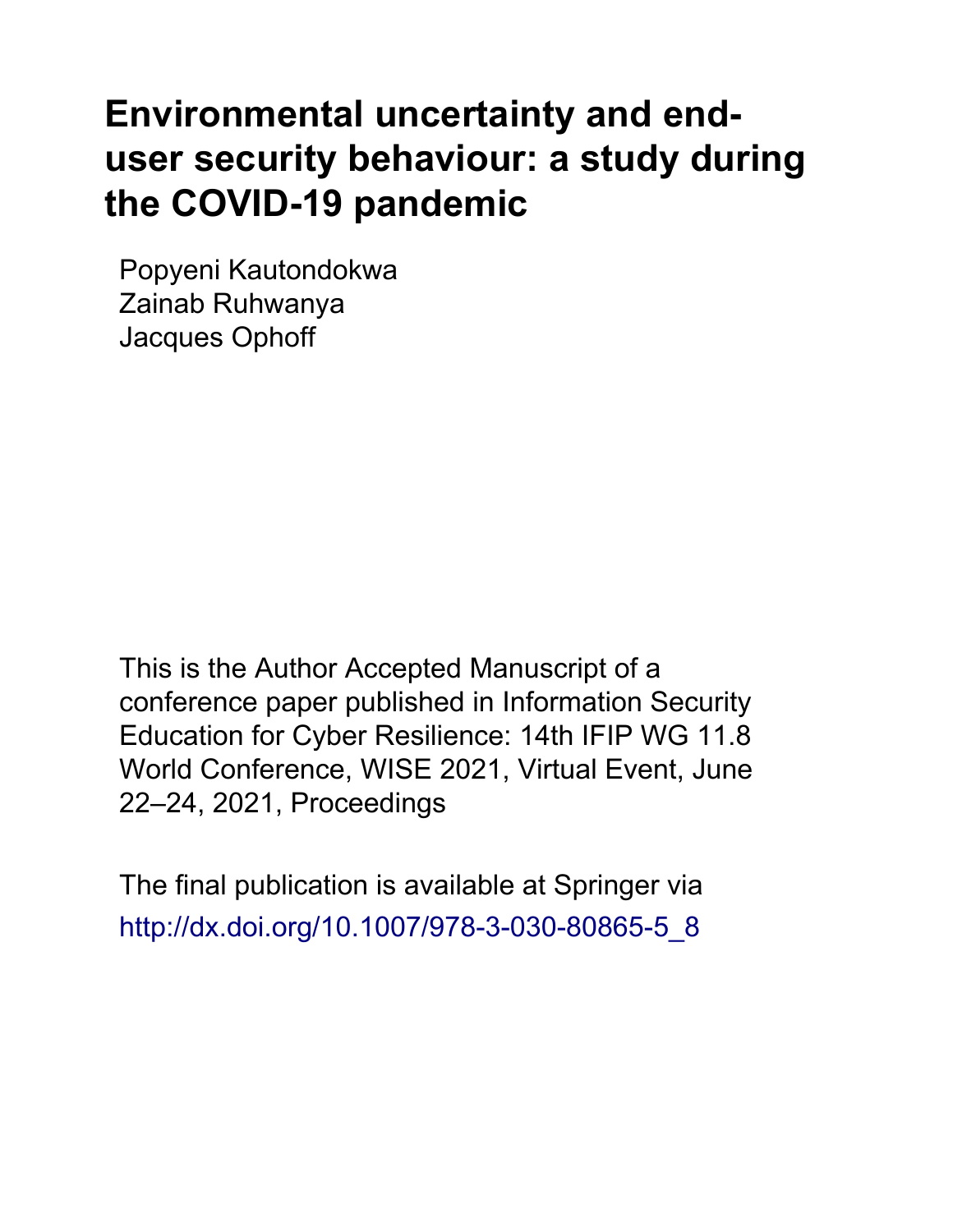# Environmental Uncertainty and End-User Security Behaviour: A Study During the COVID-19 Pandemic

Popyeni Kautondokwa1[0000−0001−9001−7313], Zainab Ruhwanya<sup>1[0000–0003–2339–7154]</sup>, and Jacques Ophoff<sup>1,2[0000–0003–0634–5248]</sup>

> <sup>1</sup> University of Cape Town, Cape Town, South Africa KTNPOP001@myuct.ac.za, zainab.ruhwanya@uct.ac.za <sup>2</sup> Abertay University, Dundee, UK j.ophoff@abertay.ac.uk

Abstract. The COVID-19 pandemic has forced individuals to adopt online applications and technologies, as well as remote working patterns. However, with changes in technology and working patterns, new vulnerabilities are likely to arise. Cybersecurity threats have rapidly evolved to exploit uncertainty during the pandemic, and users need to apply careful judgment and vigilance to avoid becoming the victim of a cyber-attack. This paper explores the factors that motivate security behaviour, considering the current environmental uncertainty. An adapted model, primarily based on the Protection Motivation Theory (PMT), is proposed and evaluated using data collected from an online survey of 222 respondents from a Higher Education institution. Data analysis was performed using Partial Least Squares Structural Equation Modelling (PLS-SEM). The results confirm the applicability of PMT in the security context. Respondents' behavioural intention, perceived threat vulnerability, response cost, response efficacy, security habits, and subjective norm predicted self-reported security behaviour. In contrast, environmental uncertainty, attitude towards policy compliance, self-efficacy and perceived threat severity did not significantly impact behavioural intention. The results show that respondents were able to cope with environmental uncertainty and maintain security behaviour.

Keywords: Information Security · Protection Motivation Theory · Theory of Planned Behaviour · Environmental Uncertainty · COVID-19.

# 1 Introduction

In recent years, the world has seen an exponential rise in cybersecurity incidents, and many of these incidents can be attributed to human error [1]. Although many of these incidents have occurred in corporate environments, cybersecurity incidents, such as data breaches, have also increased in Higher Education Institutions (HEIs) [2]. A large number of HEI worldwide experienced an increase in cyber-attacks in 2020. The environmental uncertainty and fear caused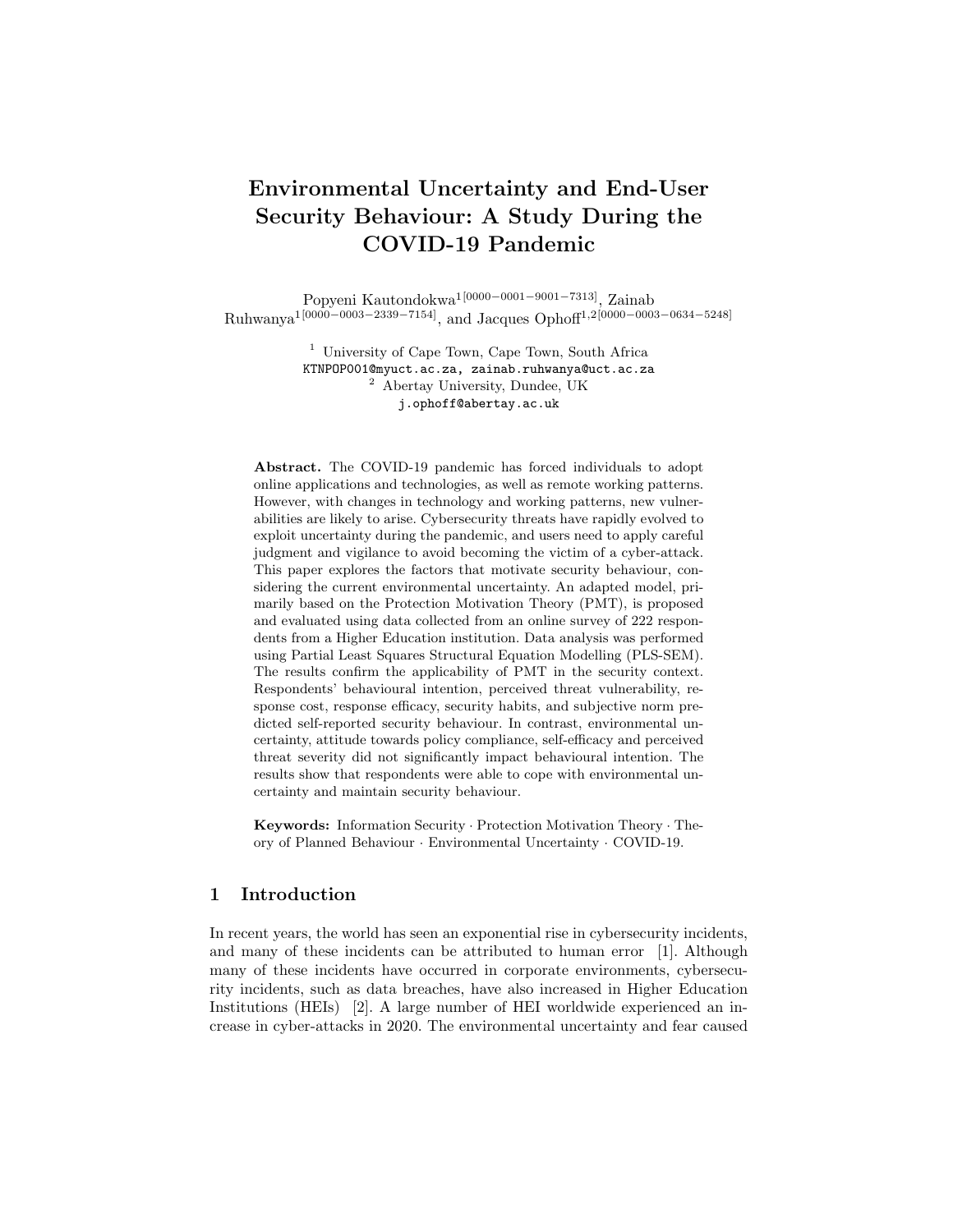by the COVID-19 pandemic have resulted in a spike in cyber-attacks. There is an increased social engineering scam, phishing, ransomware, data harvesting malware, all exploiting the COVID-19 pandemic [3]. It is essential to understand the impact this environmental uncertainty has on security behaviour, especially at HEIs, where a significant number of staff and students have adopted new technologies and working from home patterns. In the context of information security, behaviour is the actions generally related to computer use [4]. Behaviour is an essential aspect of studying information security, and one of the research's critical end goals is to influence positive security behaviour [5].

Security behaviour is at the heart of any organisations security culture; the attitude and intentions of the individual dictate information security behaviour. Good security behaviour is typically associated with compliance to set policies and guidelines, while bad security behaviour is attributed to non-compliance [5]. Factors that motivate security behaviour are generally drawn from existing research models such as the Protection Motivation Theory (PMT) and the Theory of Reasoned Action (TRA) or Theory of Planned Behaviour (TPB). Although it is common to find constructs from research models other than these, they remain the most consistently applied in behavioural security studies [6].

This study aims to understand the factors that motivate end-user security behaviour at HEIs, considering the environmental uncertainty caused by the COVID-19 pandemic. Therefore, the research question is, What are the factors that motivate end-user security behaviour at HEIs during the COVID-19 pandemic? The paper proceeds with a review of the literature and the development of the research hypotheses. This is followed by a description of the research design. The results of data analysis are presented and discussed, whereafter the paper concludes with suggestions for further research.

#### 2 Literature Review

#### 2.1 Theories Related to Information Security Behaviour

In the following subsections, PMT and TPB and constructs thereof are examined, including how they are relevant in present studies on security behaviour and how they impact recent security behaviour studies. Many studies have used at least one factor deriving from these models to study the motivators for information security behaviour [7–10].

#### 2.2 Protection Motivation Theory

The PMT is used to predict how individuals would respond under stress from threats [11]. This theoretical model has been effectively utilised in information security research pertaining to behaviour [9, 10]. Not only to measure individuals' intentions as the model is used in its purity, but also as one of the measures integrated with research models to obtain actions from behavioural intentions as demonstrated in previous studies [12].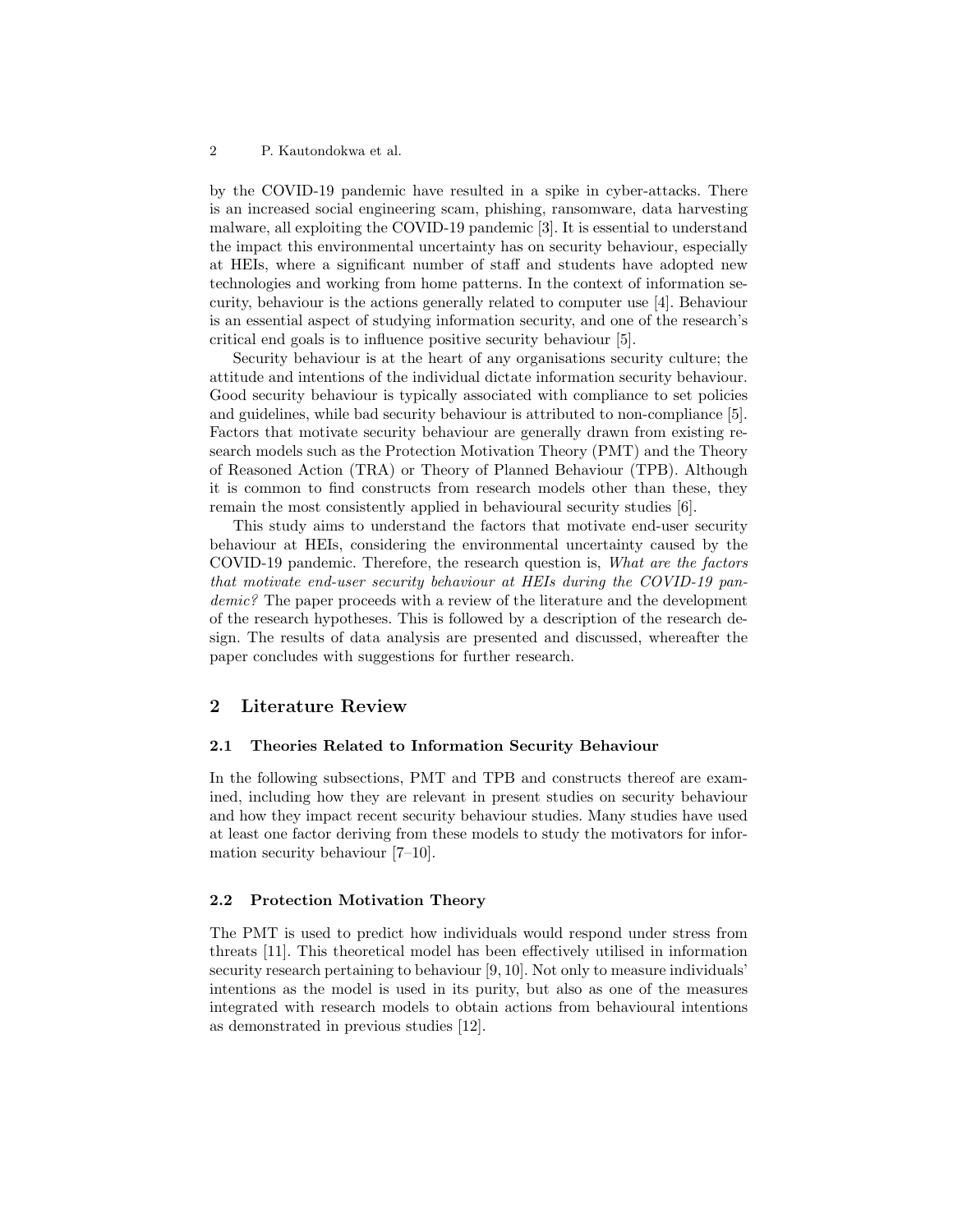In the PMT, it is argued that an individual's assessment of the severity and the vulnerability of a threat (threat appraisal) and the extent to which they can cope with this threat by steering particular human behaviour (coping appraisal) will determine the intention [13]. Self-efficacy is the individual's belief in their ability to mitigate the threat; this factor features in findings of studies in this review as an essential coping appraisal [13, 14]. Self-efficacy is one coping appraisal that is triggered across many contexts; because of how common it is, one can argue that self-efficacy can also be detrimental to an organisation or institution's security posture because an individual backing their ability to mitigate a threat may provide a false sense of security.

It is essential to note that coping appraisals were indiscriminately found to impact findings in previous studies [9, 8, 14]. In some instances, such as [15], all PMT factors were found to impact the respondents' security behaviour. Response cost is used to measure the costs incurred in adopting a specific response to a threat. The response efficacy is the effectiveness of the response to this threat; some findings have identified response cost and response efficacy as motivating factors in security behaviour [9, 8, 14].

#### 2.3 Theory of Planned Behaviour

The TPB is adopted in many studies about information security behaviour, much more because it is possible to extract actual behaviour from intentions, making the TPB model unrestrictive than the PMT. Nevertheless, TPB has been used along with the PMT and viewed as a viable addition to the PMT. The TRA and TPB models are different but related; TPB is an extension of the TRA [16]; in information security, it is not uncommon to observe them being cited interchangeably. A revised version of the TPB has the attitude, perceived behaviour control and the subjective norms constructs.

In TRA and TPB, an attitude refers to the degree to which an individual has a positive or negative evaluation or appraisal of the behaviour in question [16]. The subjective norms construct' refers to social pressure to perform a particular action; this construct is a common feature in many studies in this review. It is seen in previous studies as motivating factors to certain security behaviours [7, 12, 17]. The behavioural control construct is seen as vital because it is noted to make the intentions to behave a particular way to actual behaviour [18]. The perceived behavioural control is the ease or the difficulty of which behaviour is acted upon, typically reflected on past experiences or the anticipated obstacles. The perceived behavioural construct is not found in the PMT, and therefore some studies have used TRA and TPB where actions can be sought from the intentions [18].

#### 2.4 Intentions and Security Behaviour

An intention is not necessarily the act; this dilemma causes some confusion. Some researchers note that behavioural intention cannot dictate actions when the control over the action has not been completed [18]. Studies on information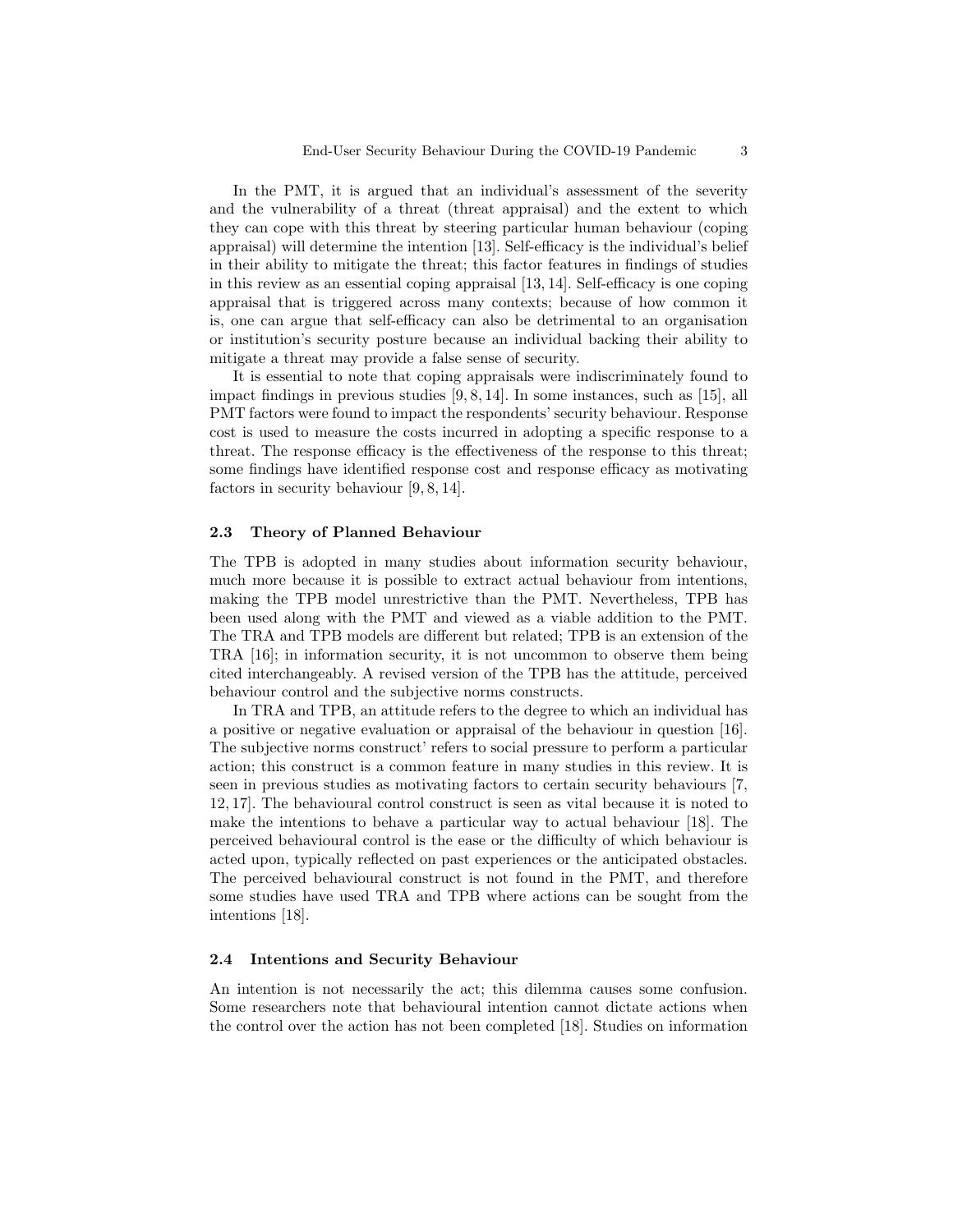security behaviour state that while actual behaviour and intentions are, in fact, related and can have the same effect, there is a difference between the intent and the behaviour in its practicality. Research models such as the PMT makes use of behavioural intentions to respond to threats to predict behaviour. However, it is said that intentions versus actual behaviour raise some research issues [19, 14].

Moreover, compliance to information security policy is a good security behaviour [14]. Commonly, the opposite of not being compliant is acting against the information security policies, and this behaviour is typically detrimental to the security posture of the said organisation. Previous studies on security behaviour focused specifically on what causes individuals to be non-compliant and intentions thereof [20, 21]. This suggests that studying compliance and attitudes towards security compliance is essential when considering that many organisations and institutions have policies. It can be argued that in many cases, compliance with security policy prevents harmful security behaviour.

## 3 Hypotheses Development

This study uses coping and threat appraisals from the PMT and the subjective norm adopted from the TPB to examine and discuss the environmental uncertainty and end-user security behaviour.

#### 3.1 Protection Motivation Theory

The PMT predicts how individuals would respond under stress from threats [22]. It is argued that an individual's assessment of the severity and the vulnerability of this threat, also called a threat appraisal, and the extent to which they can cope with this threat by controlling particular human behaviour called the coping appraisal will determine their intention [13]. This study adopts all coping and threat appraisals in the PMT.

An individual's assessment of their view of the severity of the threat and their view of their susceptibility to this threat is called threat appraisals. In PMT, perceived severity would be a student's belief about the size of the threat or harm that this threat will inflict. The perceived vulnerability is the student's belief of their susceptibility to this threat [22]. Threat appraisals significantly impact readiness to perform a specific behaviour; this is noted in previous studies that have been conducted on security behaviour [8, 14]. As such, the following hypotheses are offered:

Hypothesis 1. Students' perceived vulnerability of losses by security threats positively impact their behavioural intention to practice information security.

Hypothesis 2. Students' perceived severity of losses by security threats positively impacts behavioural their intention to practice information security.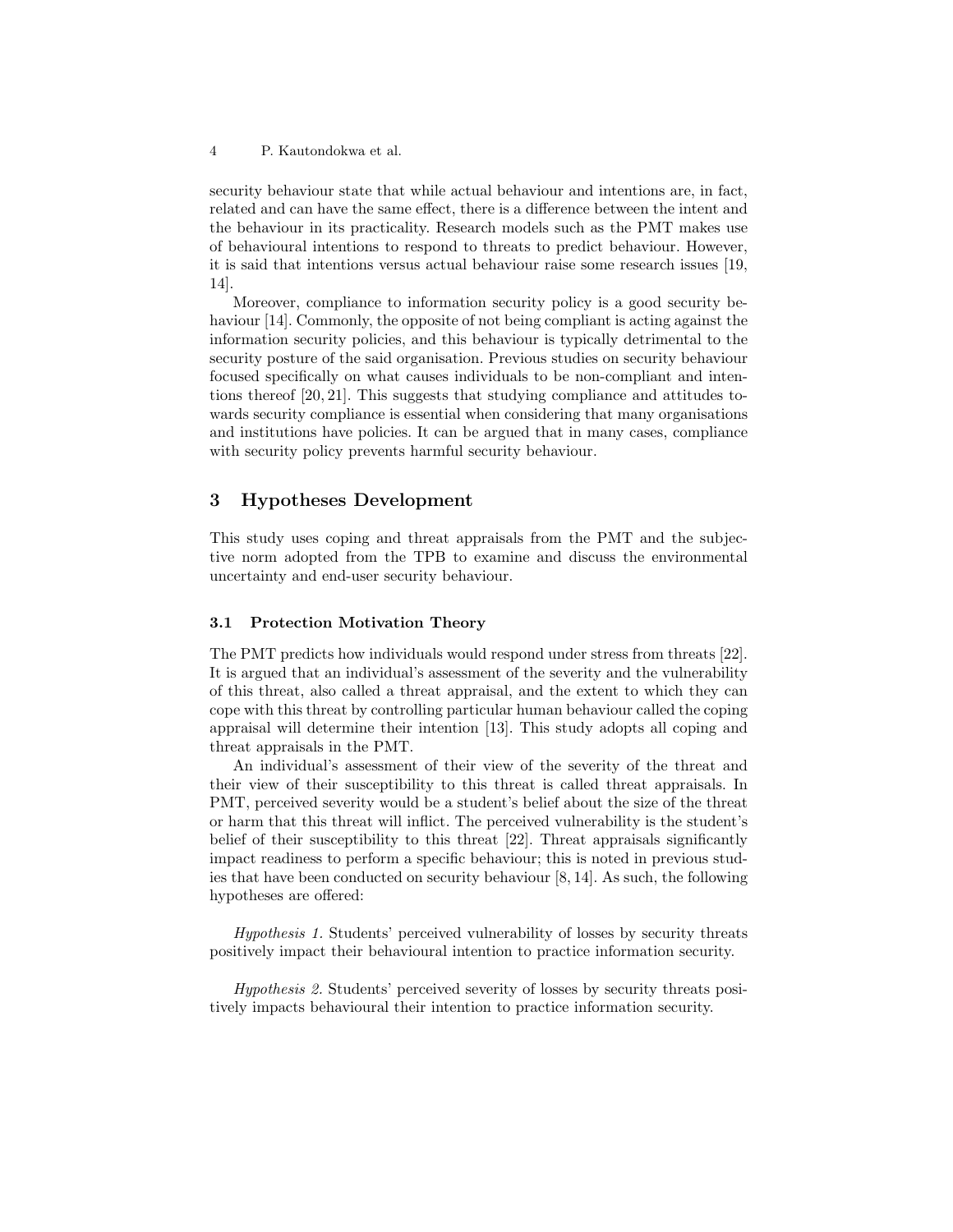The coping appraisals in the PMT are response cost, response efficacy and self-efficacy; it is accepted that coping appraisals play an essential role in intentions to perform an action. In the context of this study, self-efficacy is the student's belief in their ability to lessen the threat that they are facing. Response cost is used to estimate the costs incurred in adopting a specific response to a threat; the response efficacy is the effectiveness of the student's response to this existing threat [11]. Students are expected to consider coping appraisals when deciding if certain technologies or measures are viable in confronting a particular security threat. The importance of coping appraisals is well noted in studies previously conducted, and their impact on behavioural intention is well observed [13]. As such, the following hypotheses are offered:

Hypothesis 3. Response efficacy positively impacts students' behavioural intention to practice information security.

Hypothesis 4. Self-efficacy positively impact students' behavioural intention to practice information security.

Hypothesis 5. Response costs negatively impact students' behavioural intention to practice information security.

#### 3.2 Theory of Planned Behaviour

Central to TPB is the intentions to perform a specific behaviour motivated by specific factors [16]. In the TPB, the three core constructs are attitude towards the behaviour, subjective norm and perceived behavioural control, which also influences the actual behaviour. This study utilises the subjective norm and intention constructs from the TPB. Subjective norms in the context of this study are the student's acceptance of pressure from peers, fellow students and anyone close to the student to perform protective information security behaviours; it is said in previous studies that subjective norm has a significant influence on the intentions to perform a behaviour [12, 14, 23].

HEIs have security policies, rules and guidelines. This study's proposed research model uses the attitude toward compliance with an information systems security policy (ISSP) construct. It is also essential to examine if compliance with these rules and policies influence students' behaviour to practice information security. Compliance tends to be adequate security behaviour [5]; previous studies show that attitude towards ISSP compliance has a positive impact on behavioural intentions [18, 24, 25]; therefore, it is crucial to look at attitudes towards ISSP when examining an institution which has an ISSP. As such, the following hypotheses is proposed:

Hypothesis 6. Students' behavioural intention to practice information security positively impacts their information security behaviour.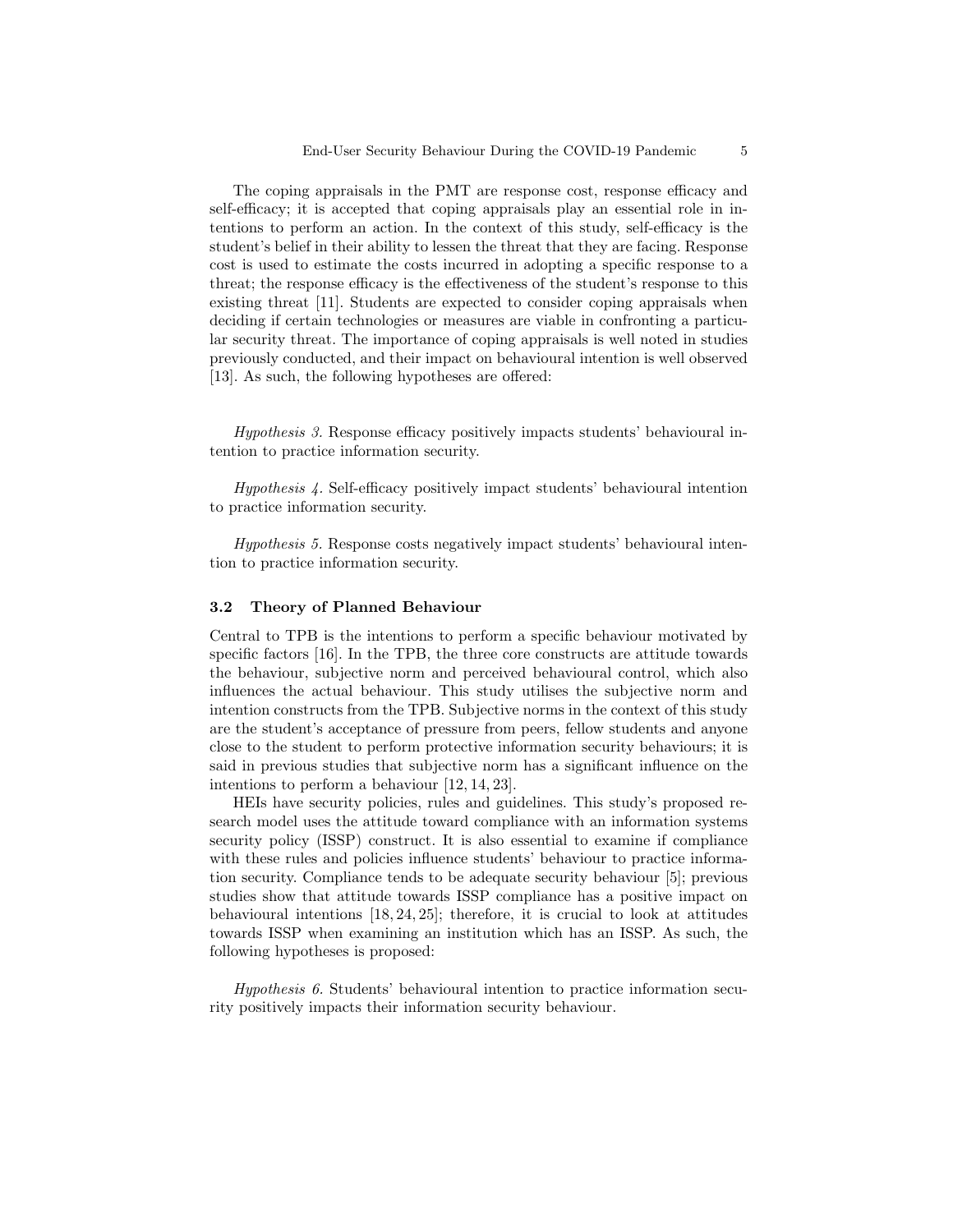Hypothesis 7. Subjective norms positively impact behavioural intention to practice information security.

Hypothesis 8. Attitude toward compliance with ISSP positively impact behavioural intention to practice information security.

#### 3.3 Security Habit

This study's proposed research model also adopts the security habits construct with integrating constructs from the PMT and TPB. This construct has been used in previous studies and shows an impact on influencing information security behaviours [12, 26].In this study's context, security habit is the continuous action that influences information security behaviour [12, 25]. These actions tend to become routine, which makes this construct a critical moderator in examining end-user behaviour. Hence, we propose:

Hypothesis 9. Security habits positively impact students' information security behaviours.

#### 3.4 Environmental Uncertainty

As defined by [27], uncertainty is an individual's perception of lacking sufficient information to predict accurately because of the inability to discriminate between relevant and irrelevant data and lack of knowledge of response options. An environmental uncertainty means that the source of uncertainty is external to the individual. These external events can be caused by political, economic, cultural, or global events such as the COVID-19 pandemic [3]. Environmental uncertainties affect how individuals decide in times of crisis due to the inability to understand changes, events, and causal relationships in the external environment [27].

The environmental uncertainty during the COVID-19 pandemic made it difficult for an individual to deduce relevant and irrelevant, accurate and fake COVID-19 information. An individual experienced an overload of information included in news, fake news, disinformation, misinformation, all related to the COVID-19 pandemic. Since individuals were desperate to learn about the new disease and understand the unfolding events, they were easily tricked into giving out personal information, clicking on malicious links, and fake websites with COVID-19 or corona domain names, including installing malware from attachments [3]. As the environmental uncertainty with the COVID-19 pandemic increased, individuals felt less level of behavioural intent to protect their information effectively. We thus hypothesise that:

Hypothesis 10. Environmental uncertainty negatively impacts behavioural intention to practice information security.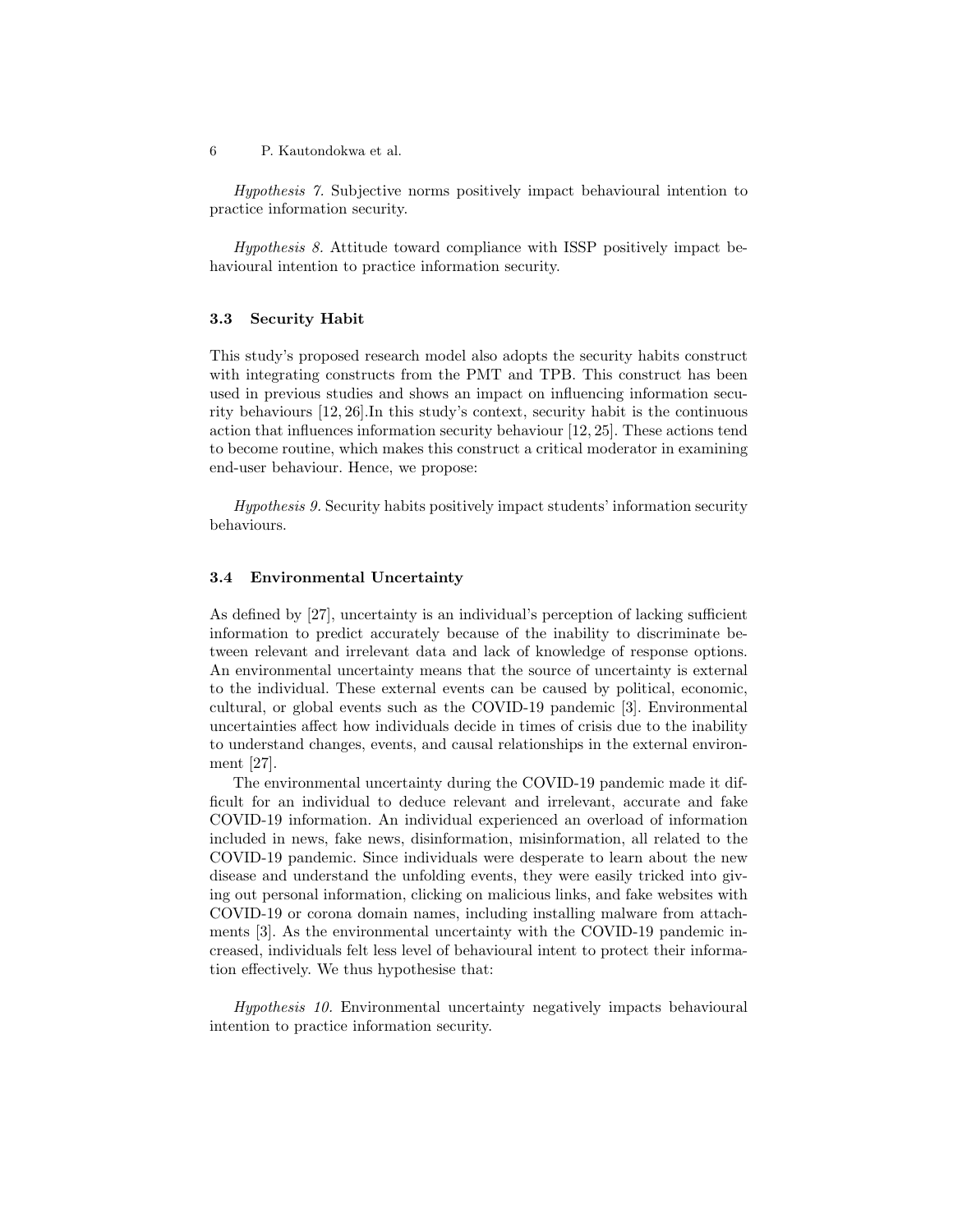#### 4 Research Design

The overall approach taken to perform an empirical test was a survey methodology for data collection. In the following subsections, we discuss the details of the instrument development and survey administration processes.

#### 4.1 Instrument development

To improve the result's reliability and validity [28], we used previously validated and tested questions. Each item were adapted from literature, these are perceived vulnerability [12, 29], perceived severity [25], self-efficacy [25, 14], response cost [12], response efficacy [30, 25], information security behaviour [29, 25, 12], behavioural intentions [25], security habits [26], subjective norms [14], attitude toward ISSP compliance [24] and environmental uncertainty [31, 32]. The items used in this study are presented in Appendix Table A1. Each item involved a 7-point Likert scale indicating a respondent's level of agreement with the statements. A pilot test was carried out to ensure initial reliability and the questionnaire's general mechanics, notably survey instructions, completion time, and appropriate wording. The pilot was conducted with a group of graduate students at the South African HEI.

#### 4.2 Survey Administrations & Participants

This survey was accessible online through a link distributed via e-mail to students at a research-focused South African HEI.The questionnaire setup and data collection were managed using the Qualtrics platform. This platform was used to design and create an online questionnaire and subsequently collected the results. Ethics approval was obtained before data collection proceeded. The survey was open for three weeks, from 11th September 2020 to 5th October 2020, during the COVID-19 pandemic. At the initial invitations of the study, South Africa was in the COVID-19 lockdown alert level 2. Some lockdown restrictions were lifted at level two, including visits to family and friends, and all inter-provincial travel was permitted while adhering to physical distancing. The transition to the lockdown alert level 1 on the 20th September 2020 occurred while the survey is still running; at this level, the lockdown rules were relaxed, and most normal activities were resumed, and international travel was allowed with precautions and health guidelines followed at all times. Nevertheless, HEIs in South Africa were still teaching under emergency remote teaching; some students received invitations to return to their residence, and the majority were studying from home. At the end of the survey period, a total of 229 responses had been recorded [33]. However, only 222 responses were complete and considered valid for subsequent data analysis.

# 5 Data Analysis and Results

The data was analysed using Partial Least Squares Structural Equation Modelling (PLS-SEM). The analysis was performed using the SmartPLS software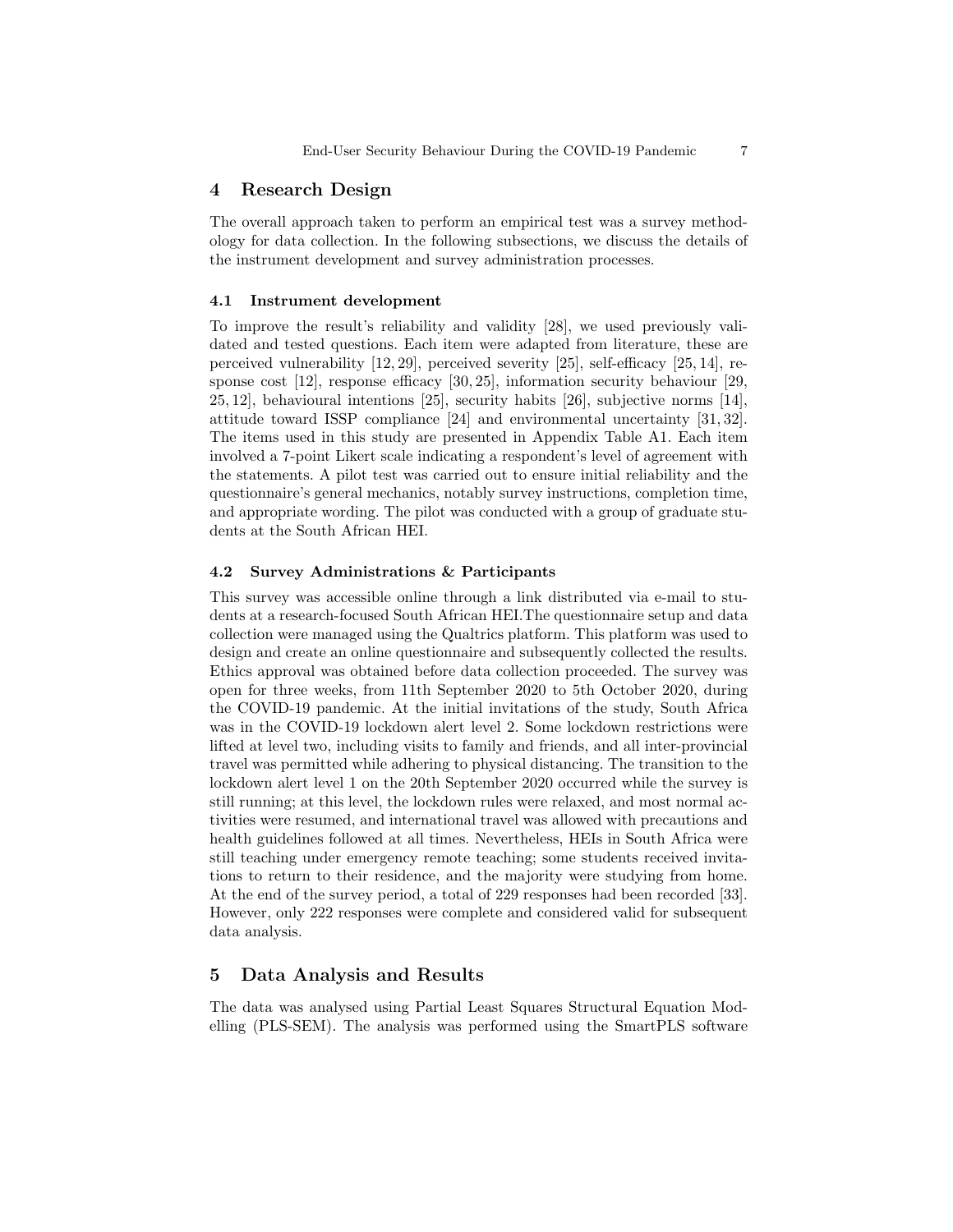application. The analysis first evaluated the validity and reliability of the measurement items before testing the study's hypotheses.

#### 5.1 Respondent Demographics

The demographics for age were split into six groups: 18-24, 25-34, 35-44, 45- 54, 55-64, 65+. Most respondents, 77%, were between the ages of 18-24, 16% of respondents between 25-34, 5% between 45-54, and 1% between 55-64. The gender was split into Male, Female, and Prefer not to answer; most respondents were female at 70%, with 29% being male, and 1% preferred not to answer.

#### 5.2 Internal Consistency Reliability & Convergent Validity

There is internal consistency reliability as all indicators fall within 0.6 and 0.9 values as recommended [30], the attitude toward ISSP compliance and self-efficacy constructs are slightly above 0.9. However, this is not undesirable when values are not significantly above the 0.95 thresholds, which these two constructs are not [34]. All constructs have an AVE value of above 0.50, indicating the convergent validity of all constructs in this study. The internal consistency reliability and convergent validity for this study are shown in Table 1.

|                                         | Composite Relia-Average Variance |                 |  |
|-----------------------------------------|----------------------------------|-----------------|--|
|                                         | bility                           | Extracted (AVE) |  |
| Behavioural Intention                   | 0.694                            | $ 0.562\rangle$ |  |
| Information Security Behaviour          | 0.776                            | 0.634           |  |
| Attitude toward compliance with $0.953$ |                                  | $ 0.87\rangle$  |  |
| <b>ISSP</b>                             |                                  |                 |  |
| Perceived severity                      | 0.894                            | 0.808           |  |
| Perceived vulnerability                 | 0.609                            | 0.509           |  |
| Response cost                           | 10.841                           | 0.725           |  |
| Response efficacy                       | 10.826                           | 0.614           |  |
| Self-efficacy                           | 10.948                           | 10.901          |  |
| Security habits                         | 0.619                            | 0.514           |  |
| Subjective norm                         | 0.747                            | $ 0.612\rangle$ |  |
| Environmental Uncertainty               | 0.687                            | 0.567           |  |

Table 1. Construct reliability and convergent validity.

#### 5.3 Discriminant Validity

In Heterotrait Monotrait Ratio (HTMT), for discriminant validity to exist, items should have a value of less than .90. Some constructs did not meet this criterion. One way to improve discriminant validity is by eliminating items with low correlations with items measuring the same construct[35]. However, because the problematic constructs only had two measurement items, it was decided to retain them without modification.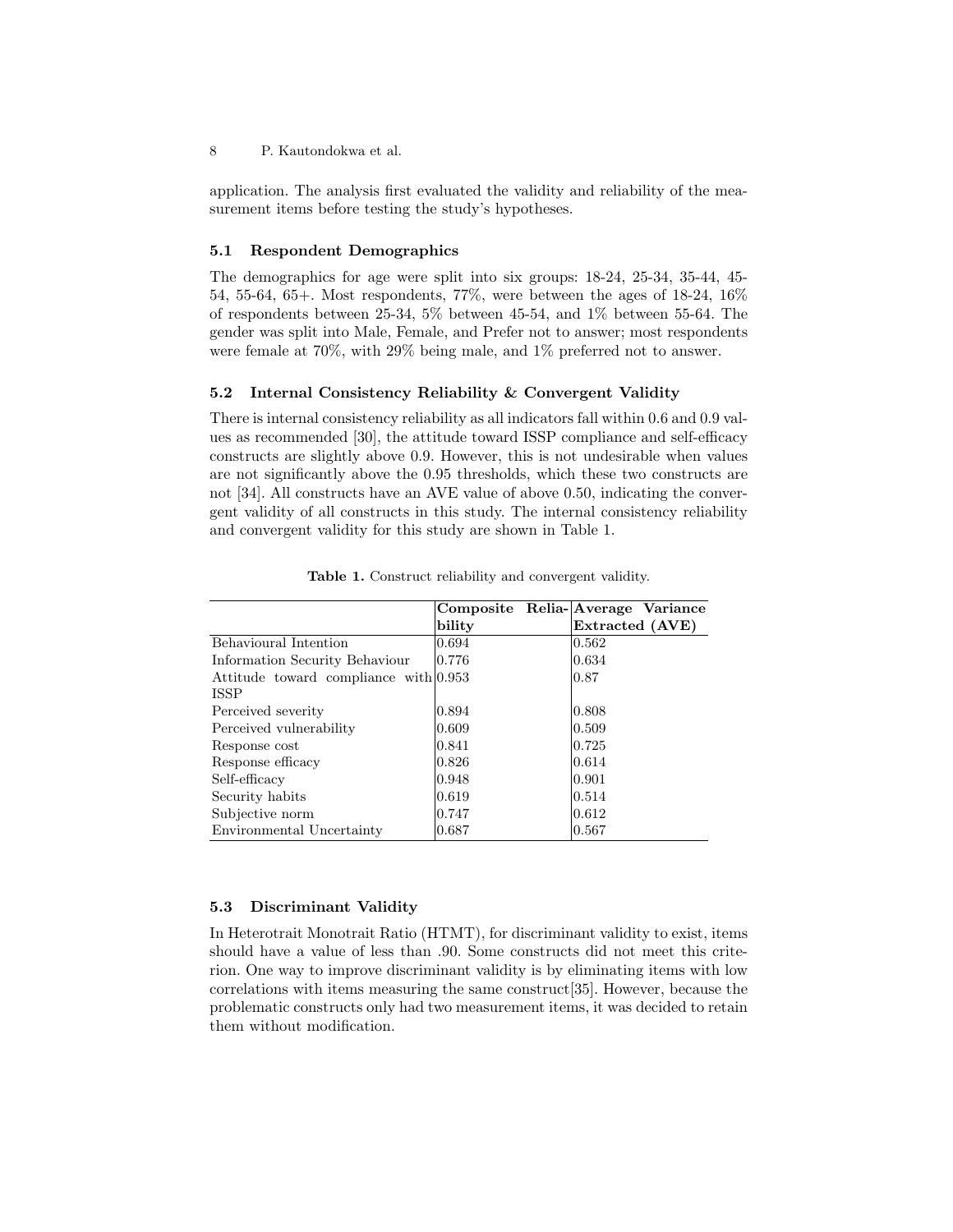#### 5.4 Coefficient of Determination

The coefficient of determination, generally denoted as R-squared  $(R<sup>2</sup>)$ , is used to evaluate a research model's fitness. It is accepted that an  $\mathbb{R}^2$  value of 0.75 indicates a substantial fit. In contrast, any  $R^2$  of below 0.25 indicates a weaker fit [36], Information security behaviour has an  $R^2$  of 0.174 (17.4%), which makes it a weak fit for the model, the behavioural intentions variable has a moderate fit with an  $R^2$  value of 0.424 (42.4%).

#### 5.5 Hypotheses Test Results

Bootstrapping was used to get the t-values to test the hypotheses for the study. As recommended, a sub-sample of 5,000 was taken from the original sample [36]. The significance of using the bootstrap method in analysing data is that it gives the closest estimate using a simulated sample [36]. Testing of the hypotheses was conducted using a two-tailed test with a significance level of 5%. Of the ten hypotheses, four are not supported; the hypotheses that are not supported are H2—perceived severity, H4—self-efficacy, H8—attitude toward ISSP compliance, and H10—environmental uncertainty. While H1—perceived vulnerability, H5 response cost, H3—response efficacy, H7—subjective norm and H9—security habits were are all supported. The results of the hypotheses test results are shown in Table 2.

| Hypothesis                                   | $\vert$ Path                                                       | Path coeffi-t-values             |                                 |
|----------------------------------------------|--------------------------------------------------------------------|----------------------------------|---------------------------------|
|                                              |                                                                    | cient                            |                                 |
| H1                                           | Perceived vulnerability $\rightarrow$ Intention                    | $-0.195$                         | $3.162**$                       |
| H2                                           | Perceived severity $\rightarrow$ Intention                         | 0.099                            | 1.901                           |
| H3                                           | Response efficacy $\rightarrow$ Intention                          | 0.296                            | $4.280**$                       |
| H4                                           | $Self\text{-efficacy} \rightarrow Intention$                       | 0.007                            | 0.103                           |
| H <sub>5</sub>                               | Response $\text{cost} \rightarrow \text{Intention}$                | $-0.236$                         | $4.172**$                       |
| H <sub>6</sub>                               | Intention $\rightarrow$ Information security behaviour             | 0.260                            | $3.521**$                       |
| H7                                           | Subjective norm $\rightarrow$ Intention                            | 0.231                            | $3.121**$                       |
| H8                                           | Attitude toward ISSP compliance $\rightarrow$ Intention            | 0.029                            | 0.423                           |
| H9                                           | Security habits $\rightarrow$ Information security behaviour 0.284 |                                  | $3.963**$                       |
| H10                                          | Environmental uncertainty $\rightarrow$ Intention                  | 0.005                            | 0.068                           |
| Behavioural intention $R^2$ : 0.424          |                                                                    |                                  | * Significant at the 0.05 level |
| Information security behaviour $R^2$ : 0.174 |                                                                    | ** Significant at the 0.01 level |                                 |

Table 2. Construct reliability and convergent validity.

## 6 Discussion

This study presents several key findings, each of which contributes to both theory and practice. On the theory level, we evaluate the security behaviours of students at HEI as related to information security behaviour during the COVID-19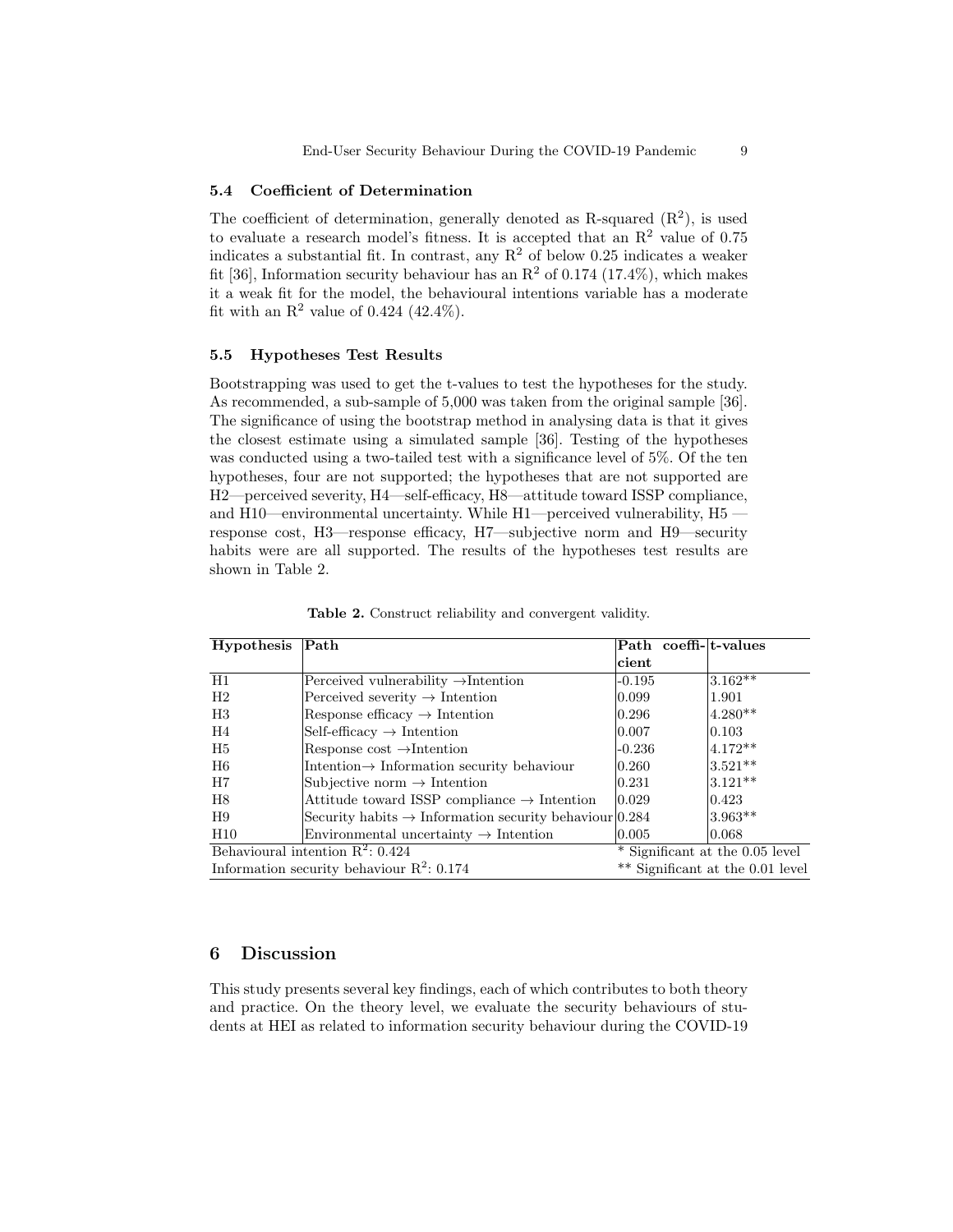pandemic in an integrated model that uses TPB, PMT and a new additional construct environmental uncertainty. Our results indicate that perceived vulnerability impacts behavioural intention to practice information security; these results are consistent with previous studies [37, 15]. We, however, found that perceived severity did not have a significant impact on behavioural intentions to perform information security. This hypothesis is supported in a previous study [9], but another study in a similar context did not appear to support this hypothesis [12]. Our result suggests that students' behavioural intention was influenced by their perception of susceptibility to threats; however, the severity of threats did not influence intention to practice information security protective behaviours. Our findings indicate that the response efficacy impacts behavioural intentions to practice information security. This is consistent with previous studies [9, 12]. Our result suggests that students have faith in the effectiveness of their response to threats with whatever recommended measures at their disposal.

Response cost was found to significantly impact behavioural intention to practice information security; this is consistent with previous studies [12]. This suggests that students feel that maintaining information security is an expensive exercise. In contrast, self-efficacy did not have an impact on behavioural intentions to practice information security. Self-efficacy has been found to have mixed results in the IS security literature [9, 12]. Our result suggests that students do not have faith in their abilities to mitigate threats, and this might be due to prior experiences with virus infections and security breach.

Subjective norms were also found to significantly impact intentions to perform information security; this is consistent with previous research [37]. In testing the attitude toward compliance with ISSP, it was found that attitude toward compliance with ISSP had no impact on behavioural intention to practice information security—this contradicted previous studies [28]. Our result suggests that since the study was done while students are studying remotely during the COVID-19 pandemic, students did not feel that following security policy was necessary. Consistent with previous research [12], behavioural intention to practice information security significantly impacts information security behaviour. The study findings also suggest that security habits positively impact students' information security behaviours. These results are consistent with previous research [12]. Our result shows that students' routine habits have a significant impact on their information security behaviour.

Furthermore, the study findings suggest that environmental uncertainty did not impact behavioural intention to practice information security. While not consistent with previous research [38], this shows that the study population did not feel that uncertainty was a factor in their behavioural intentions to perform information security. Our result suggests that respondents were able to cope with environmental uncertainty with resilience and success and maintain security behaviour.

On the practical level, the factors of the PMT, such as perceived vulnerability, response cost and self-efficacy, are essential in responding to security threats. So, when designing a security plan for an HEI, it would be beneficial to focus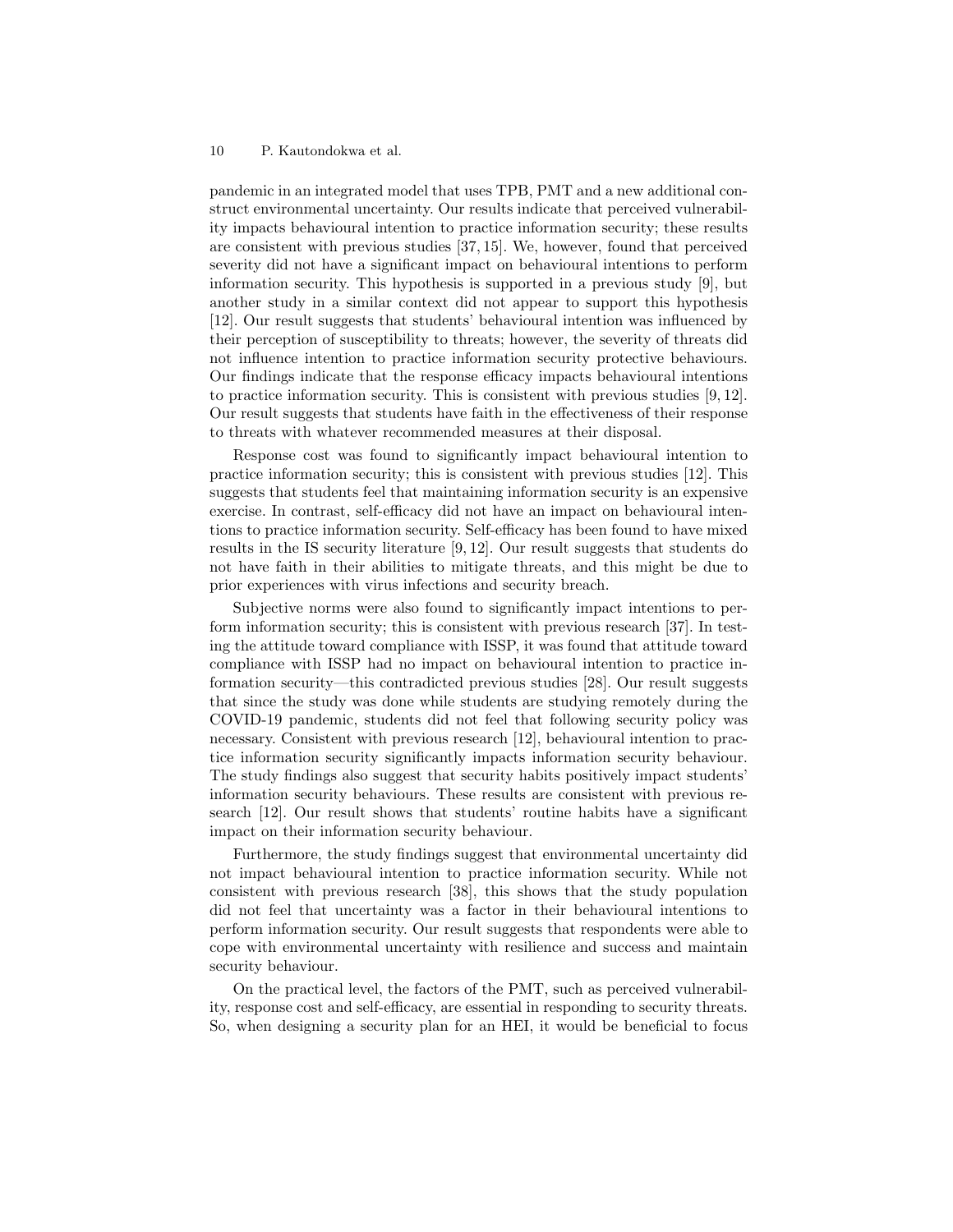on security training, such as technical security tools. We also found that subjective norm plays an essential role in students' intentions to perform information security. Thus, security awareness may be necessary for any future security plan for HEI students as students may significantly influence other students' security behaviour. This study also found that students' security habits play a role in information security behaviour; therefore, it would be beneficial for training to be made a routine for security habits to be positively solidified.

The limitations of this study create several opportunities for further research. The environmental uncertainty did not have statistically significant weight. The insignificant effect of environmental uncertainty on behavioural intention may be due to reasons such as; respondents may not have understood questions associated with this factor in the context of information security because of its novelty. Another explanation might be that the study population did not understand that the uncertainty about the COVID-19 pandemic, which brought the desire to search for and receive information about COVID-19/Coronavirus, also brought security issues. Reports have shown that in 2020 there was a massive increase in security breaches [3]; as people were searching for and eager to receive information about the COVID-19 pandemic, they became vulnerable to cyber-attacks. Hence future research would benefit from exploring the impact that uncertainty has had on the actual security behaviour of HEIs students during the COVID-19 pandemic and attitudes towards COVID-19 related cyber-attacks.

# 7 Conclusion

In this paper, we aimed to understand the factors that motivate end-user security behaviour at HEIs, considering the environmental uncertainty caused by the COVID-19 pandemic. This study determined that the PMT and TPB are indeed suitable for determining factors that motivate security behaviour. We also evaluated the effect of environmental uncertainty on security behaviour intentions. With the help of 222 responses from HEIs students, we performed an empirical test on the proposed model. Our results suggest that response efficacy, response cost, and subjective norm are likely to positively affect behaviour intention, which inturns are a significant predictor of HEIs students' information security behaviours. Also, security habits showed a significant effect on HEIs students' information security behaviours. While perceived severity, self-efficacy, and attitude toward ISSP compliance did not significantly affect behaviour intentions to practice information security.Future research would also benefit from a more comprehensive definition of attitude toward ISSP compliance. It is possible that compliance in the HEI context of this study was too simplistic, which may have influenced the results.

This study incorporated environmental uncertainty due to the ongoing COVID-19 pandemic—which is new in the context of information security. This study did not find any impact of environmental uncertainty on behavioural intentions. Future research would benefit from exploring the impact that uncertainty has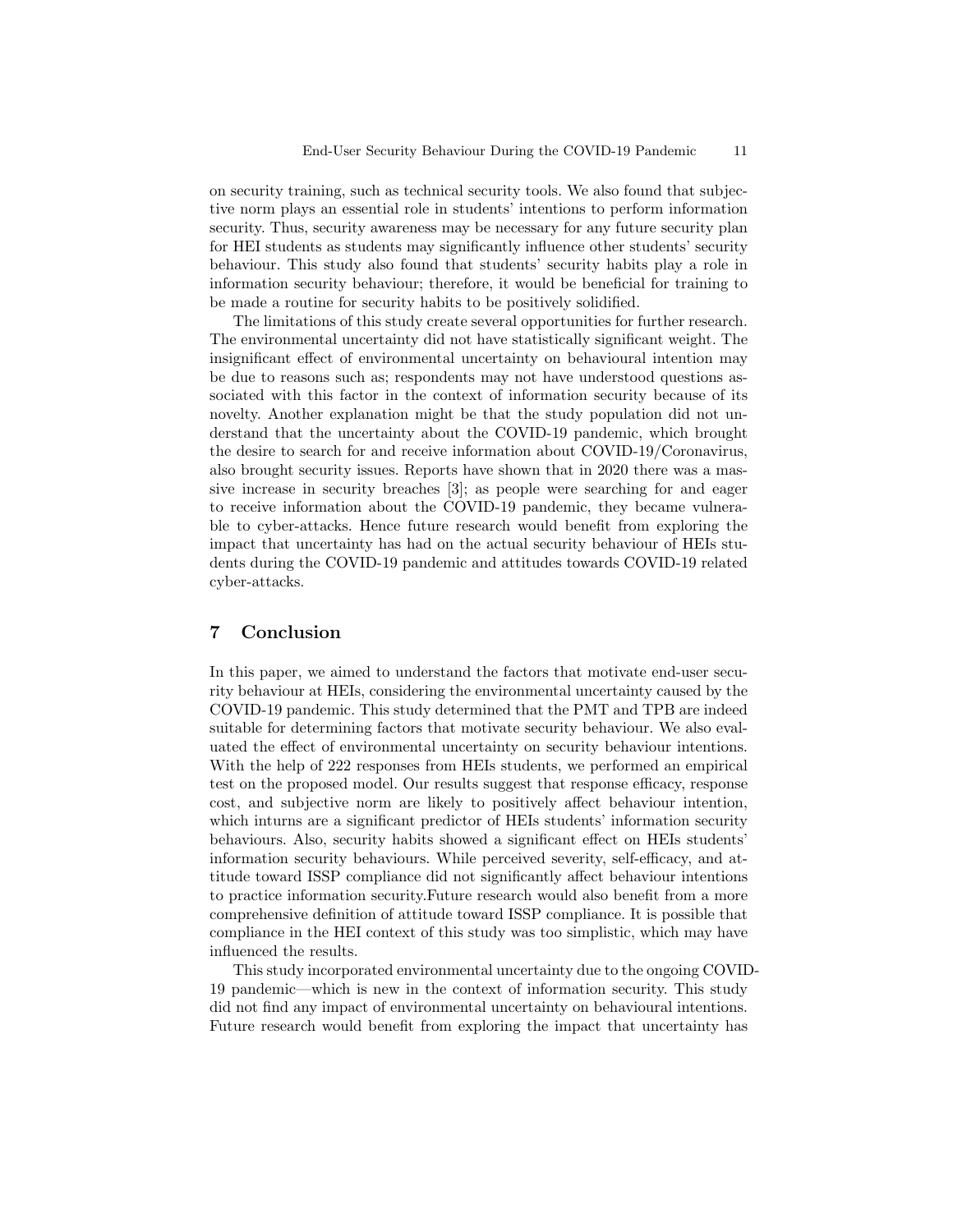had on the actual security behaviour of HEIs students during the COVID-19 pandemic and attitudes towards COVID-19 related cyber-attacks. This study did not measure how student attitudes evolved as the pandemic developed; further research is needed to investigate this issue— investigation can be carried out with in-depth interviews and focus group discussion.

## References

- 1. Dom´ınguez, C.M.F., Ramaswamy, M., Martinez, E.M., Cleal, M.G.: A framework for information security awareness programs. Issues in Information Systems  $11(1)$ , 402–409 (2010)
- 2. Beautement, A., Sasse, M.A., Wonham, M.: The compliance budget: managing security behaviour in organisations. In: Proceedings of the 2008 New Security Paradigms Workshop. pp. 47–58 (2008)
- 3. Naidoo, R.: A multi-level influence model of covid-19 themed cybercrime. European Journal of Information Systems 29(3), 306–321 (2020)
- 4. Pattinson, M., Parsons, K., Butavicius, M., McCormac, A., Calic, D.: Assessing information security attitudes: a comparison of two studies. Information & Computer Security (2016)
- 5. Rupere, T., Muhonde, M.: Towards minizing human factors in end-user information security (2012)
- 6. Nasir, A., Arshah, R.A., Ab Hamid, M.R.: The significance of main constructs of theory of planned behavior in recent information security policy compliance behavior study: A comparison among top three behavioral theories. International Journal of Engineering & Technology  $7(2.29)$ , 737–741 (2018)
- 7. Dang-Pham, D., Pittayachawan, S., Bruno, V.: Why employees share information security advice? exploring the contributing factors and structural patterns of security advice sharing in the workplace. Computers in Human Behavior 67, 196–206 (2017)
- 8. Tsai, H.y.S., Jiang, M., Alhabash, S., LaRose, R., Rifon, N.J., Cotten, S.R.: Understanding online safety behaviors: A protection motivation theory perspective. Computers & Security 59, 138–150 (2016)
- 9. Holmes, M., Ophoff, J.: Online security behaviour: factors influencing intention to adopt two-factor authentication. In: ICCWS 2019 14th International Conference on Cyber Warfare and Security: ICCWS. p. 123 (2019)
- 10. Moletsane, T., Tsibolane, P.: Mobile information security awareness among students in higher education: An exploratory study. In: 2020 conference on information communications technology and society (ICTAS). pp. 1–6. IEEE (2020)
- 11. Maddux, J.E., Rogers, R.W.: Protection motivation and self-efficacy: A revised theory of fear appeals and attitude change. Journal of experimental social psychology 19(5), 469–479 (1983)
- 12. Yoon, C., Hwang, J.W., Kim, R.: Exploring factors that influence students' behaviors in information security. Journal of information systems education  $23(4)$ , 407–416 (2012)
- 13. Tu, Z., Yuan, Y., Archer, N.: Understanding user behaviour in coping with security threats of mobile device loss and theft. International Journal of Mobile Communications 12(6), 603–623 (2014)
- 14. Yoon, C., Kim, H.: Understanding computer security behavioral intention in the workplace. Information Technology & People (2013)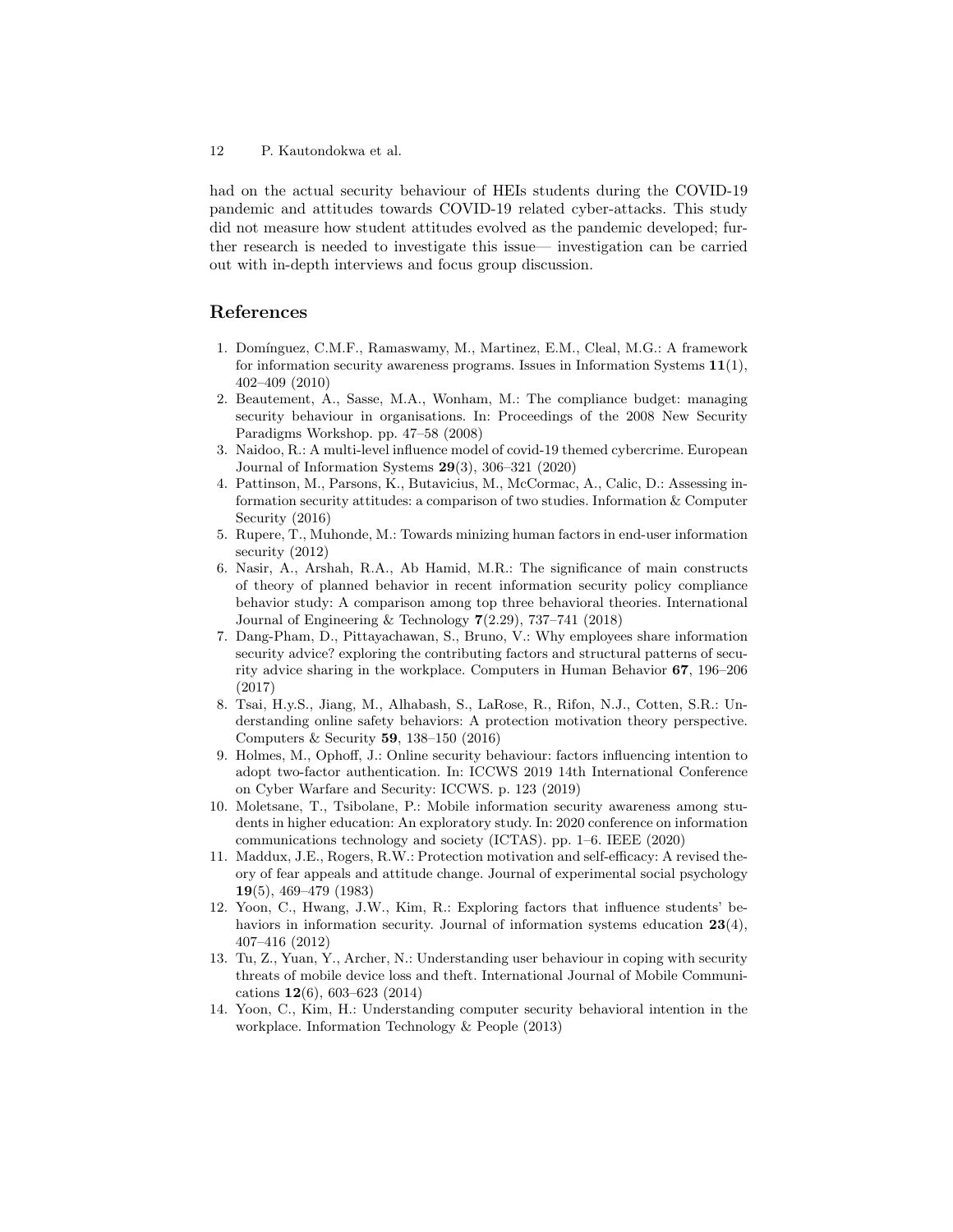- 15. Srisawang, S., Thongmak, M., Ngarmyarn, A.: Factors affecting computer crime protection behavior. In: PACIS. p. 31 (2015)
- 16. Ajzen, I.: The theory of planned behavior. Organizational behavior and human decision processes 50(2), 179–211 (1991)
- 17. Chen, Y., Zahedi, F.M.: Individuals'internet security perceptions and behaviors: Polycontextual contrasts between the united states and china. MIS Quarterly 40(1) (2016)
- 18. Safa, N.S., Sookhak, M., Von Solms, R., Furnell, S., Ghani, N.A., Herawan, T.: Information security conscious care behaviour formation in organizations. Computers & Security 53, 65–78 (2015)
- 19. Johnston, A.C., Warkentin, M.: Fear appeals and information security behaviors: An empirical study. MIS quarterly pp. 549–566 (2010)
- 20. Cheng, L., Li, Y., Li, W., Holm, E., Zhai, Q.: Understanding the violation of is security policy in organizations: An integrated model based on social control and deterrence theory. Computers & Security 39, 447–459 (2013)
- 21. Williams, A.S., Maharaj, M.S., Ojo, A.I.: Employee behavioural factors and information security standard compliance in nigeria banks. International Journal of Computing and Digital Systems 8(04), 387–396 (2019)
- 22. Rogers, R.W.: A protection motivation theory of fear appeals and attitude change1. The journal of psychology  $91(1)$ ,  $93-114$  (1975)
- 23. Foltz, C.B., Newkirk, H.E., Schwager, P.H.: An empirical investigation of factors that influence individual behavior toward changing social networking security settings. Journal of theoretical and applied electronic commerce research  $11(2)$ , 1–15 (2016)
- 24. Ifinedo, P.: Information systems security policy compliance: An empirical study of the effects of socialisation, influence, and cognition. Information & Management 51(1), 69–79 (2014)
- 25. Workman, M., Bommer, W.H., Straub, D.: Security lapses and the omission of information security measures: A threat control model and empirical test. Computers in human behavior 24(6), 2799–2816 (2008)
- 26. Limayem, M., Khalifa, M., Chin, W.W.: Factors motivating software piracy: a longitudinal study. IEEE transactions on engineering management  $51(4)$ ,  $414-425$ (2004)
- 27. Milliken, F.J.: Three types of perceived uncertainty about the environment: State, effect, and response uncertainty. Academy of Management review  $12(1)$ , 133–143 (1987)
- 28. Straub, D.W.: Validating instruments in mis research. MIS quarterly pp. 147–169 (1989)
- 29. Woon, I., Tan, G.W., Low, R.: A protection motivation theory approach to home wireless security (2005)
- 30. Ng, B.Y., Xu, Y.: Studying users' computer security behavior using the health belief model. PACIS 2007 Proceedings p. 45 (2007)
- 31. Chen, X., Zhang, X.: How environmental uncertainty moderates the effect of relative advantage and perceived credibility on the adoption of mobile health services by chinese organizations in the big data era. International journal of telemedicine and applications 2016 (2016)
- 32. Pavlou, P.A., Liang, H., Xue, Y.: Understanding and mitigating uncertainty in online exchange relationships: A principal-agent perspective. MIS quarterly pp. 105–136 (2007)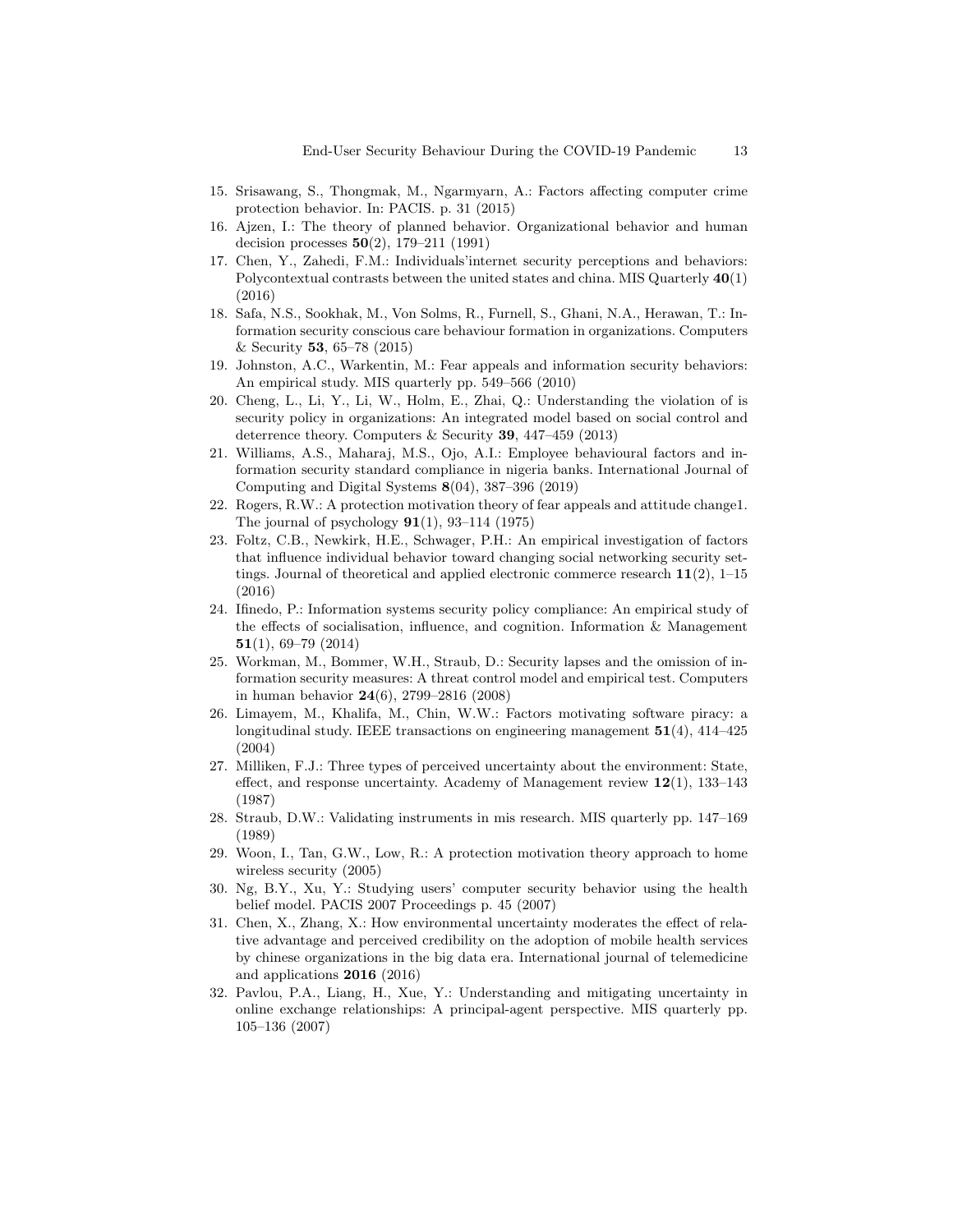- 14 P. Kautondokwa et al.
- 33. Kautondokwa, P.: Factors that motivate end-user security behaviour in higher education: A study of UCT during covid-19. [Unpublished Honours project], Department of Information Systems, University of Cape Town, South Africa (2020)
- 34. Hair Jr, J.F., Hult, G.T.M., Ringle, C., Sarstedt, M.: A primer on partial least squares structural equation modeling (PLS-SEM). Sage publications (2016)
- 35. Henseler, J., Ringle, C.M., Sarstedt, M.: A new criterion for assessing discriminant validity in variance-based structural equation modeling. Journal of the academy of marketing science 43(1), 115–135 (2015)
- 36. Hair, J.F., Risher, J.J., Sarstedt, M., Ringle, C.M.: When to use and how to report the results of pls-sem. European business review (2019)
- 37. Martens, M., De Wolf, R., De Marez, L.: Investigating and comparing the predictors of the intention towards taking security measures against malware, scams and cybercrime in general. Computers in Human Behavior 92, 139–150 (2019)
- 38. Sharma, P., Leung, T.Y., Kingshott, R.P., Davcik, N.S., Cardinali, S.: Managing uncertainty during a global pandemic: An international business perspective. Journal of business research 116, 188–192 (2020)